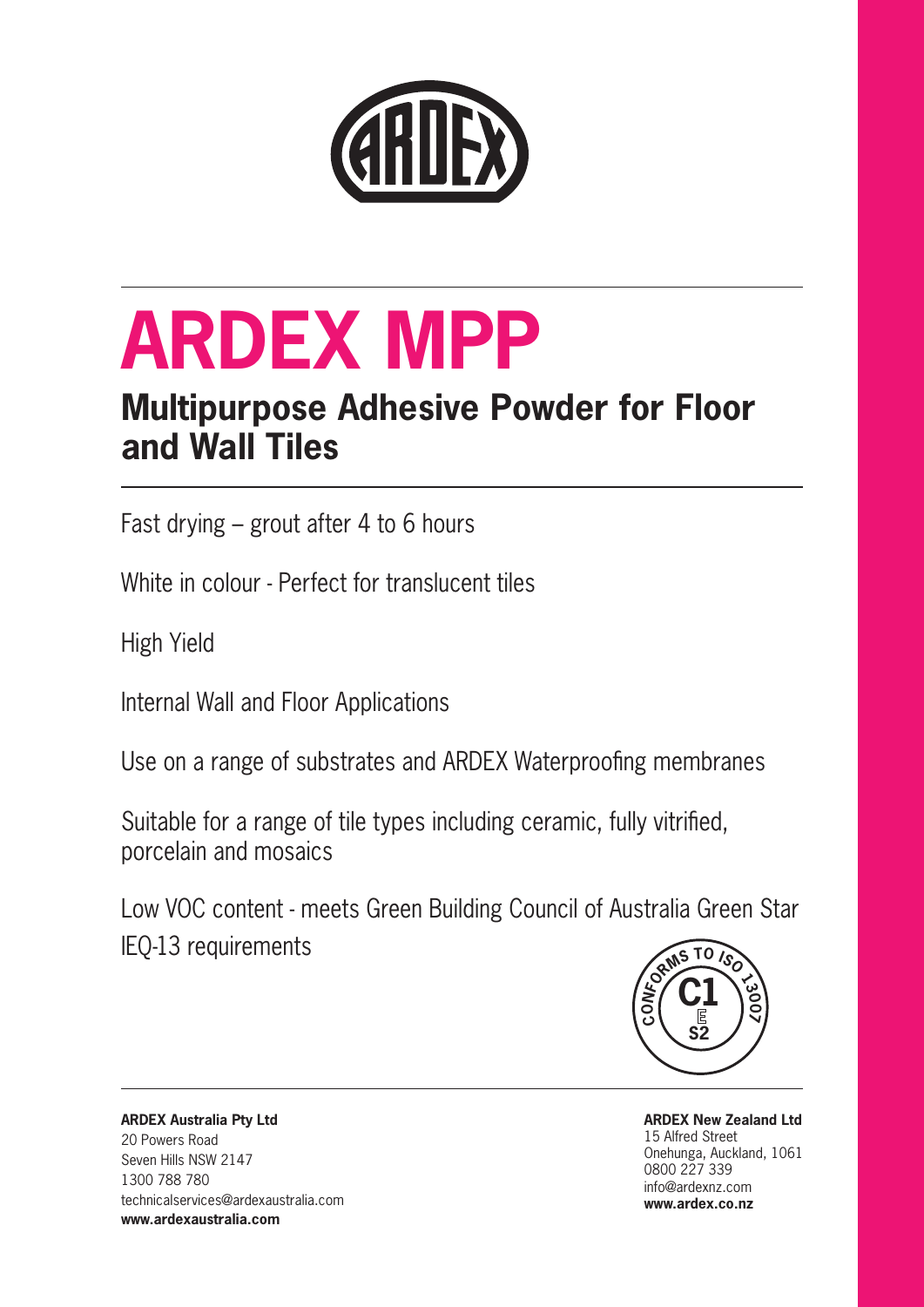# **ARDEX MPP Multipurpose Adhesive Powder for Floor and Wall**

# **DESCRIPTION**

ARDEX MPP is a cementitious mastic ceramic tile adhesive. It combines the properties of a mastic adhesive with a cement based adhesive.

### **APPLICATIONS**

ARDEX MPP is especially suited to applications requiring minimum delay between the tiling and grouting operations and is ideal for translucent tiles such as marble (excluding moisture sensitive stone) and glass mosaics in internal wall and floor applications. ARDEX MPP exceeds the requirements of Australian Standard ISO 13007.

# **SUBSTRATES**

Refer to the section on Surface Preparation. Contact ARDEX if other substrate are encountered.

# **FOR FIXING (TILE TYPES)**

Suitable for most tiles including non moisture sensitive natural stone, porcelain, mosaics, fully vitrified and ceramic tiles.

## **SURFACE PREPARATION**

Surfaces must be consistently flat and firmly fixed. Clean off dust, oil, grease and all loose contamination materials. Ensure surfaces are dry before tiling, with no residue or permanent damp. Prime porous surfaces with ARDEX Multiprime.

### **Cement Render Walls**

Render to consist of one part cement to three or four parts sand. Leave the render with a wood float finish to establish a mechanical key. Allow render at least 7 days to cure prior to tiling. It should be approximately 10mm thick. Prime with ARDEX Multiprime.

### **Fibre-Cement Sheeted Walls**

Fix according to the manufacturer's instructions, making sure the surface is completely clean.

# **Plasterboard Walls**

Do not require priming. However when jointing compound is used, prime joints with ARDEX Multiprime.

#### **ARDEX Liquid Applied Waterproofing Membranes**

Waterproofing must be applied according to instructions and thoroughly dry prior to tiling. Ensure membrane is suitable for tiling over.

### **Concrete Floors**

Concrete floors should have a wood float finish. Allow at least four (4) weeks for concrete to cure prior to tiling. Screeds must be at least seven (7) days old. The surface shall be true and level and pitched to drains where required. Remove any concrete sealers or curing compounds from the surface, e.g. chlorinated rubber, resin, wax sealers. Steel trowel finished concrete should be roughened mechanically to remove laitance and provide a good key for tiling.

### **Existing Ceramic Tiles (Internal Dry Areas)**

The old tiles must be firm and stable. Roughen the surface of the old tiles by mechanical means and clean off contamination and dust before tiling. Ensure that at least 80% of the glaze is removed.

# **MIXING**

Use approximately 6 litres of water per 20kg of ARDEX MPP.

- Add powder to clean water in clean container
- and mix to thick creamy consistency.
- Allow to stand for 2 minutes.

• Re-stir the mixture thoroughly and the adhesive is ready or use for up to 2 hours at  $23^{\circ}$ C and  $50\%$ humidity. Do not use additional water.

# **APPLICATION**

Tiling practices must be in accordance with AS3958.Use the appropriate notched trowel to achieve 100% coverage. As a general guide, use  $a 6 x 6 x 6$ mm trowel on walls,  $10 x 10 x 10$ mm trowel on floors.

Before fixing tiles, ensure the back of the tiles are free from dust.

Spread approximately one square metre at a time ensuring that a skin has not developed prior to bedding the tiles. Do not apply ARDEX MPP at a bed thickness greater than 6mm or less than 1.5mm.

Press and slide the tile at right angles to the notch pattern to ensure 100% coverage on the back of the tile.

Lift a tile from time to time to check that there are no voids beneath the tile. Do not spot fix tiles. Any surplus adhesive must be removed from the surface of the tile and joints, before the adhesive sets.

Allow adhesive to set firm (4-6 hours) before grouting. Light pedestrian traffic may be allowed after 24 hours, depending on temperature and surface porosity.

### **DRYING TIMES**

Approximately 4-6 hours, at 23°C and 50% relative humidity. Allow longer for dense tiles/substrates, humid climates and low temperatures.

# **GROUTING**

Grouting can proceed once the tile bed has hardened sufficiently so that tiles will not be dislodged. Grouting and traffic may be allowed after approximately 24 hours at 23ºC and 50% relative humidity. Allow longer for dense tiles/ substrates, humid climates and low temperatures. The tile joints should be grouted with the appropriate ARDEX grout.

# **MOVEMENT JOINTS**

Movement joints must be in accordance with AS3958. As a general guide, movement joints should be incorporated at 5 metre intervals and around the perimeter of the floor. Any structural movement joints must be carried through to the face of the tiling. These joints must be approximately 6mm wide and kept free from adhesive and grout. They should be filled with a suitable flexible material such as ARDEX SE or ST Silicone. For walls, incorporate movement joints at 3.5 metre intervals, at internal corners, and fixtures interrupting the tile surface.

### **COVERAGE**

20kg of ARDEX MPP is sufficient for approximately  $12m^2$  of tiling using a 6 x 6 x 6 mm notch trowel and 8m2 when using a 10 x 10 x 10mm notch trowel.

# **PACKAGING**

ARDEX MPP is packed in polylined paper sacks net weight 20kg.

#### **CLEANING**

All tools should be cleaned with water immediately after use.

## **SHELF LIFE**

ARDEX MPP has a shelf life of 12 months when stored in the original unopened packaging, in a dry place at 23ºC and 50% relative humidity.

### **PRODUCT LIMITATIONS**

- Do not use ARDEX MPP in external environments. • Do not use ARDEX MPP to fix moisture sensitive
- natural stone (e.g. green marble). • Do not use ARDEX MPP in areas subjected to water immersion - e.g. swimming pools, ARDEX provide other systems.
- Do not use ARDEX MPP over timber.

# **SAFETY DATA**

This product may cause irritation and an allergic reaction to the skin. It may cause serious eye injury and irritation to the respiratory system. In case of contact with the eyes rinse with running water until advised to stop by the Poisons Information Centre or a doctor, or for at least 15 minutes. Wear protective gloves, clothing, eye and face protection. Avoid inhaling dust/fumes/gas/mist/vapours/ spray. Ensure adequate ventilation during mixing and application. Store locked up. Check with your local Council regarding the disposal of contents, dispose of packaging thoughtfully and recycle where possible. Keep out of the reach of children. Call the Poisons Information Centre on 131 126 (AUS) and 0800 764 766 (NZ) or call a doctor if you feel unwell. Additional information is in the Safety Data Sheet (SDS) at www.ardexaustralia.com

# **TECHNICAL DATA**

| Colour:                                   | White                |
|-------------------------------------------|----------------------|
| <b>Mixing Ratio:</b>                      | Approx 6L water/20kg |
| Application Properties at 23°C and 50% RH |                      |
| <b>Open Time (ISO 13007):</b>             | Approx. 45 minutes   |
| <b>Adjustment Time:</b>                   | Approx. 45 minutes   |
| Pot Life:                                 | 2 hours              |
| <b>Underfloor Heating:</b>                | Yes                  |
| <b>Mechanical Properties (AS 4992)</b>    |                      |
| <b>Tensile Adhesion Strength after</b>    |                      |
| 28 Days Dry:                              | $> 0.5$ MPa          |
| <b>Water Immersion:</b>                   | $> 0.5$ MPa          |
| Heat:                                     | $> 0.5$ MPa          |
| Freeze Thaw:                              | $> 0.5$ MPa          |
| <b>Bulk Density:</b>                      | $1.2$ kg/L           |
| <b>Classification:</b>                    | C1 E S2              |